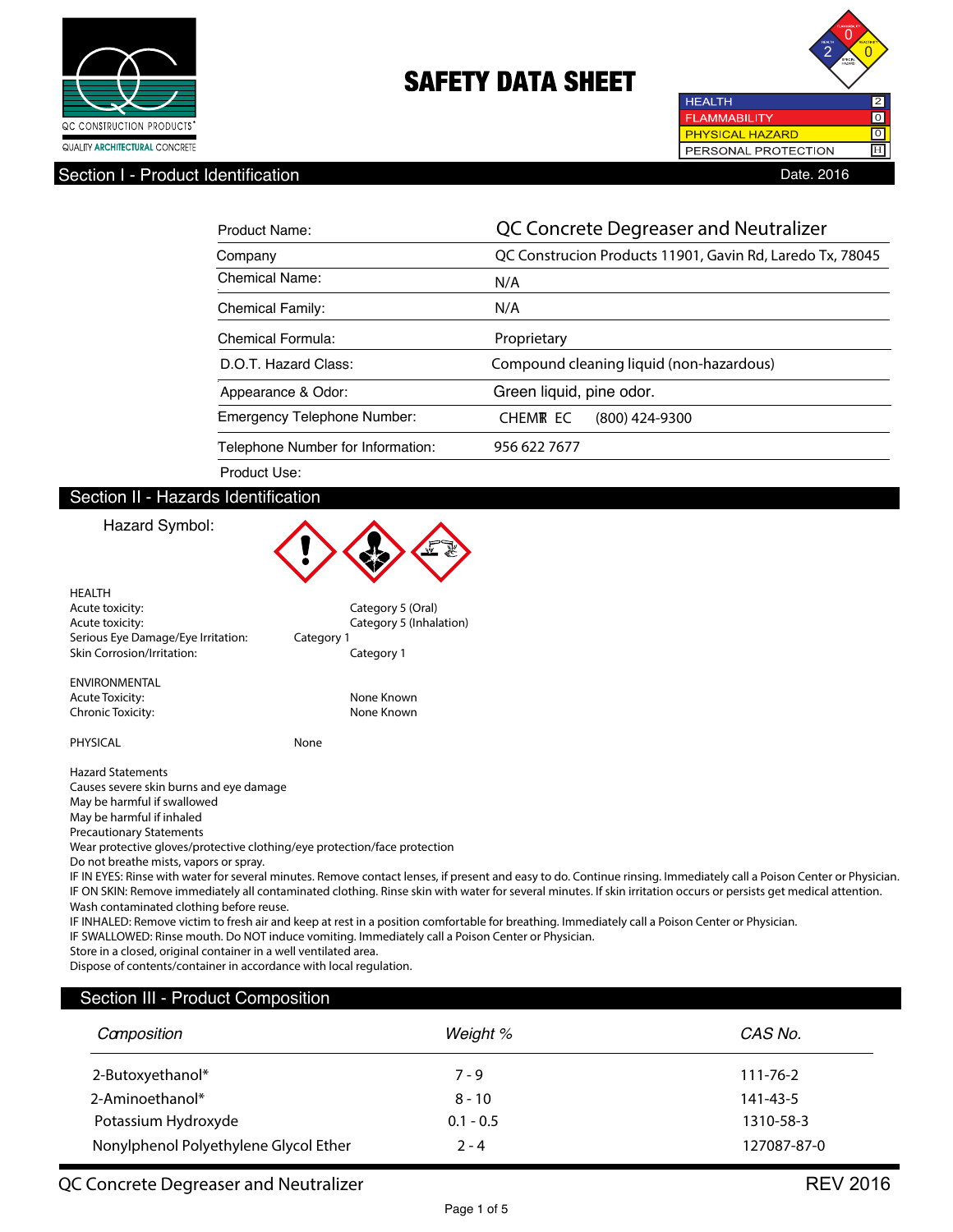# Section IV - First Aid Measures

Eye Contact: Rinse with water for 15 minutes. Remove contact lenses, if present and easy to do. Continue rinsing. Immediately call a Poison Center or Physician. Skin Contact: Remove immediately all contaminated clothing. Rinse skin with water for several minutes. If skin irritation occurs or persists get medical attention. Wash contaminated clothing before reuse. Inhalation: Remove victim to fresh air and keep at rest in a position comfortable for breathing. Immediately call a Poison Center or Physician. Ingestion: Rinse mouth. Do NOT induce vomiting. Immediately call a Poison Center or Physician. Store in a closed, original container in a well ventilated area.

## Section V - Fire Fighting Measure

Fire Extinguishing media: Use dry chemical, carbon dioxide or water spray. For larger fires use regular foam, dry chemical, carbon dioxide or water spray. Move containers away from fire area if it can be done without risk. From a safe distance and keeping upwind, apply flooding amounts of water to sides of container exposed to fire for cooling purposes until well after the fire is extinguished. Stay away from tanks engulfed in flames. (Emergency Response Guidebook Guide #154)

Hazards during fire-fighting: Containers may rupture when exposed to extreme heat.

Protective equipment for fire-fighting: Wear NFPA-approved self-contained breathing apparatus, helmet, hood, boots and gloves.

# Section VI - Accidental Release Measures

Personal precautions:

Use recommended personal protective clothing and equipment. To prevent slipping, do not walk through spilled material. Environmental precautions:

Follow all Federal, State and Local regulations when storing and disposing of substances. Do not allow material to run off work area. Material should be absorbed, collected and disposed of in accordance with regulations. Keep product from entering storm drains. Consult local and federal guidelines for proper disposal of these materials. Cleanup:

- For small amounts of released material: Mop or vacuum up then transfer to suitable container for disposal. - For large amounts of released material: Dike around spilled material to contain. Spilled material may be mopped or vacuumed up, then transferred to plastic containers for disposal.

### Section VII - Handling and Storage

Handling:

General advice - No specific measures are necessary provided product and recommended protective clothing/equipment are used correctly. Do not mix with other chemicals. This is a commercial product, not intended for home use. Keep out of reach of children.

Storage:

General advice - Protect against physical damage. Store in tightly closed containers in a cool, well ventilated area. Do not allow product to freeze.

Shelf Life:

12 months minimum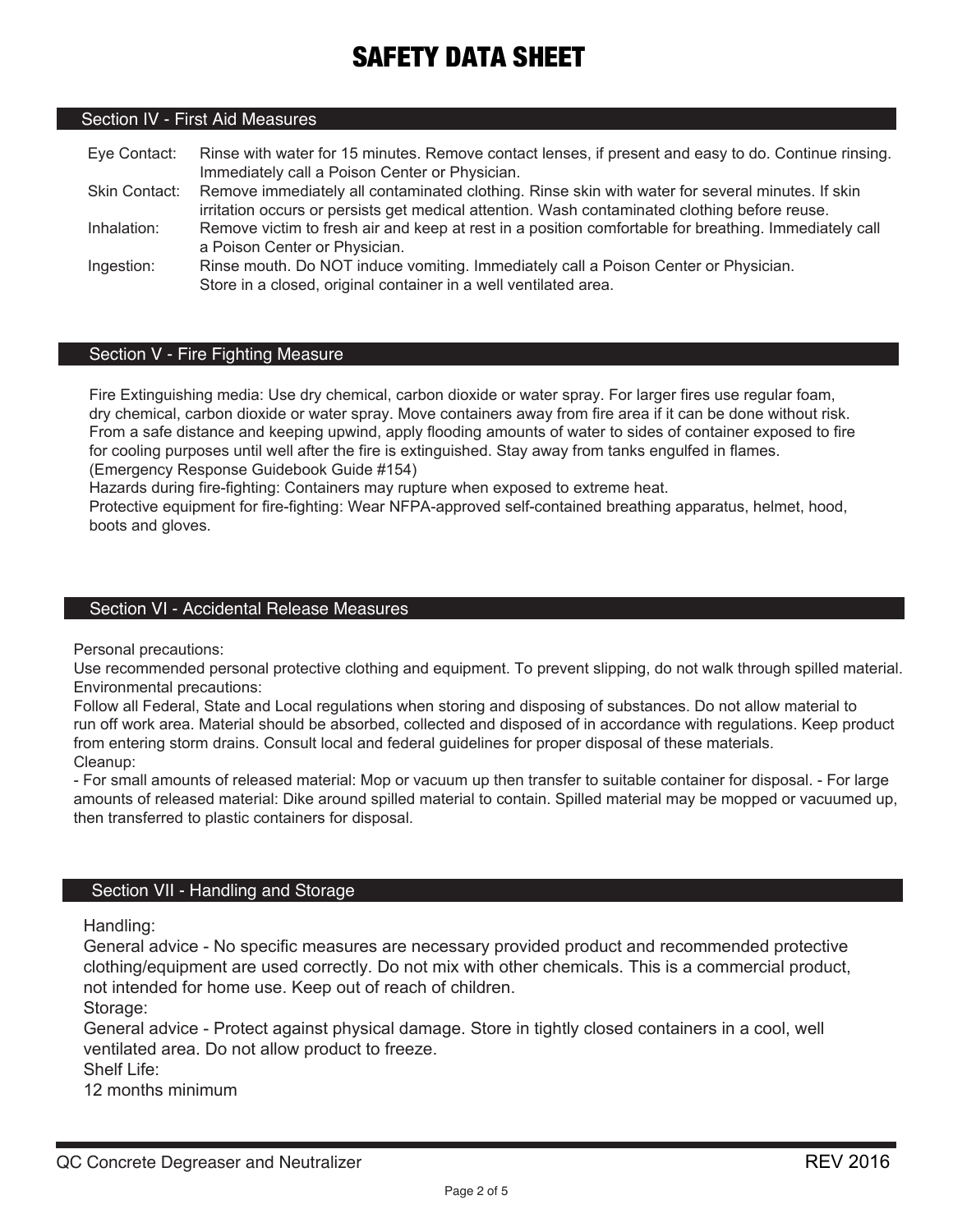# Section VIII - Exposure Controls / Personal Protection

Personal Protective Equipment



Advice on system design:

Provide local exhaust ventilation to control vapors/mist for published exposure limits.

Personal protective equipment (HMIS rating 'H'):

Eye protection: Wear splash-proof safety goggles to prevent exposure.

Skin protection: Chemical-resistant gloves and chemical-resistant, high traction footwear. Wear appropriate protective (impervious) clothing equipment to prevent possible skin contact.

Respiratory protection: Use proper NIOSH-OSHA respirator for contamination levels found in work area or if ventilation is inadequate.

General safety and hygiene measures: Exercise stringent hygiene practices to minimize exposure.

If contact occurs, wash any body part with soap and water immediately. Wash hands after use, and before eating, drinking or smoking.

Other protective measures:

Nearby running water on the job site is necessary, should an accident occur.

**Exposure Guidelines:**

## **ACGIH TLV: 20 ppm (111-76-2), 3 ppm (141-43-5) and 2 mg/m3 (1310-58-3) STEL: 6 ppm (141-43-5)**

**OSHA PEL: 50 ppm- Skin (111-76-2), 3 ppm (141-43-5) and 2 mg/m3 (1310-58-3)**

# Section IX - Physical and Chemical Properties

| Appearance:                                   | Clear green liquid                                                   | Flash Point:                            | None                     |
|-----------------------------------------------|----------------------------------------------------------------------|-----------------------------------------|--------------------------|
| Odor:                                         | Pine                                                                 | <b>Upper/Lower Flammability Limits:</b> | No information available |
| pH value:                                     | $12.5 \pm 0.2$ (Concentrate)                                         |                                         |                          |
|                                               | $11.2 \pm 0.2$ (1:32 dilution)                                       | Relative Density (water):               | 1.04                     |
|                                               |                                                                      | Auto-Ignition Temperature:              | No information available |
|                                               |                                                                      | Decomposition temperature:              | No information available |
|                                               | Specific gravity: $1.04$ (H2O = 1)                                   | <b>Partition Coefficient</b>            | No information available |
| Solidification                                |                                                                      |                                         |                          |
| temperature:                                  | No information available                                             | <b>Odor Threshold</b>                   | No information available |
| Freezing/Melting                              |                                                                      |                                         |                          |
| point:                                        | 32 °F (0 $^{\circ}$ C)                                               | Viscosity:                              | $<$ 10 cps.              |
|                                               | Boiling point: $212^{\circ}F(100^{\circ}C)$                          | <b>Partition Coefficient</b>            | No information available |
|                                               | Vapor density: No information available                              | Solubility in water:                    | 100%                     |
|                                               | Vapor pressure: No information available                             |                                         |                          |
|                                               | Evaporation Rate: No information available                           |                                         |                          |
| Regulatory VOC: 16.6% by weight (concentrate) |                                                                      |                                         |                          |
|                                               | 0.5 % by weight (at routine maximum concentration $-$ 1:32 dilution) |                                         |                          |
|                                               |                                                                      |                                         |                          |

# Section X - Reactivity / Estability

| Conditions to avoid: | Excessive heat or flame.                                                                                                         |
|----------------------|----------------------------------------------------------------------------------------------------------------------------------|
| Substances to avoid: | Strong acids, oxidizers (e.g., bleach).                                                                                          |
| Hazardous reactions: | Product is chemically stable. Reaction with strong acids may generate high heat.                                                 |
|                      | Decomposition or By-products: In fire conditions: carbon monoxide (CO), carbon dioxide (CO2) nitric oxides (NOx)<br>and ammonia. |
| Corrosion to metals: | Concentrate may be slightly corrosive to aluminum, copper and copper alloys.                                                     |

# Section XI - Toxicological Information

Acute Toxicity (Symptoms):

Ingestion: May be harmful if swallowed. Ingestion may cause irritation of the mouth and throat with consequent pain, nausea, vomiting and diarrhea.

Eye Contact: Can cause serious eye damage. Severe irritation, conjunctivitis, redness. Contact may cause permanent eye damage.

Skin Contact: Can cause severe skin burns. Irritation, inflammation, ulceration, necrosis and possible chemical burns. Inhalation: May be harmful if inhaled. May cause respiratory irritation including nasal and throat discomfort.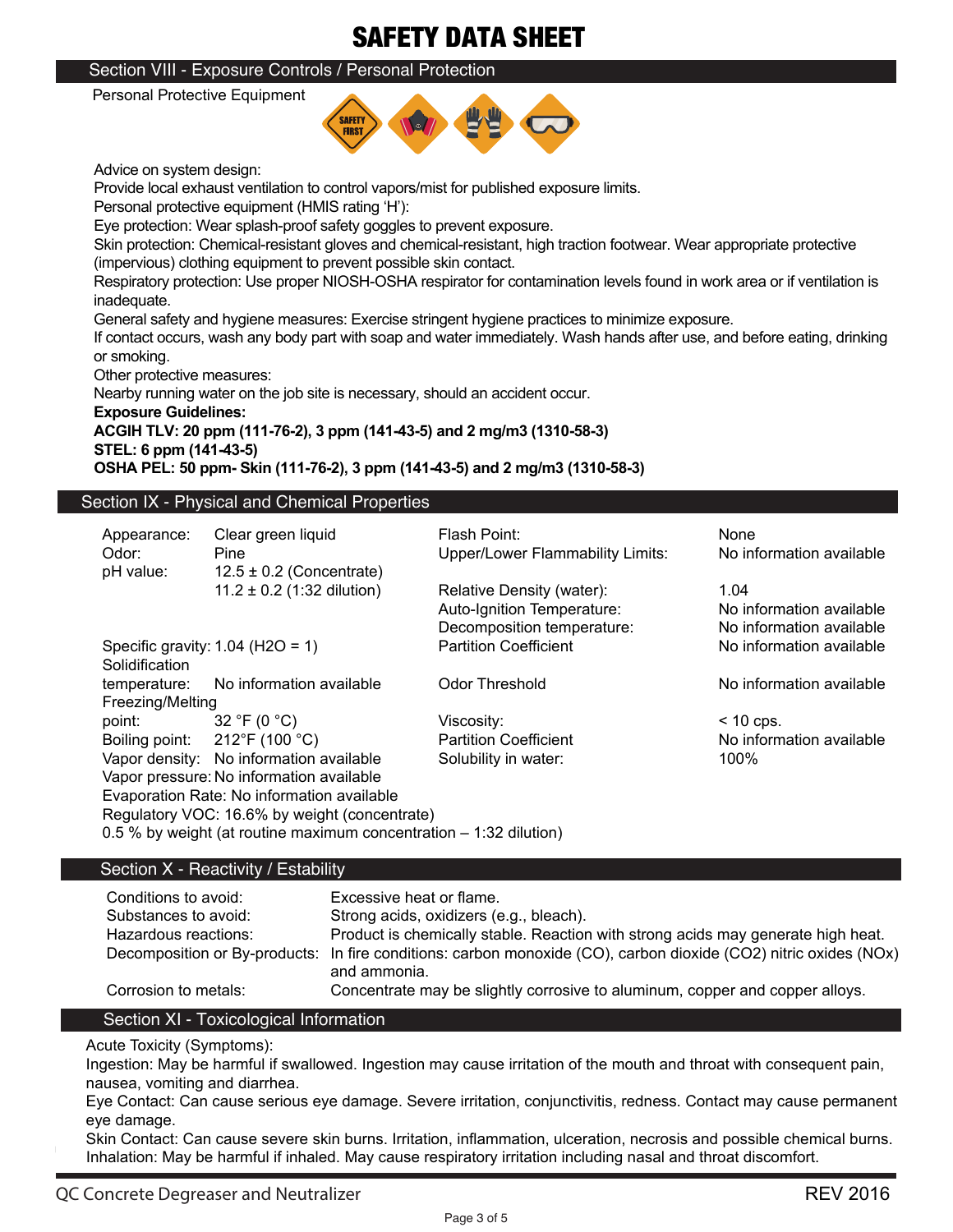#### Section XI - Toxicological Information

Numerical Measures of Toxicity: Calculated Acute Toxicity Estimates (ATE) based on available information. ATEmix (oral): 2363 mg/kg ATEmix (inhalation): 23.5 mg/l Chronic Toxicity: Other information: No components present at 0.1% or greater are considered carcinogens by ACGIH, IARC, NTP or OSHA.

# Section XII - Ecological Information

Biodegradation: Test method: Unspecified Analysis method: Unspecified Degree of elimination: Expected to be biodegradable.

Environmental toxicity: Acute and prolonged toxicity to fish: Not Established Toxicity to microorganisms: Not Established Other ecotoxicological advice: Not Established

## Section XIII - Disposal Considerations

Waste disposal of substance: Dispose of in accordance with all Federal, State and Local regulations when storing and disposing of substances. It is the waste generator's responsibility to determine if a particular waste is hazardous under RCRA (EPA regulations for hazardous waste). Container disposal: Dispose of in a licensed facility in accordance with local regulations.

RCRA: Unspecified.

## Section XIV - Transportation / Shipping Data

DOT: Proper Shipping Name: COMPOUND CLEANING LIQUID (NON-HAZARDOUS)

#### Section XV - Regulatory Information

| <b>Federal Regulations:</b> |                                                                                                      |  |
|-----------------------------|------------------------------------------------------------------------------------------------------|--|
| Registration status:        |                                                                                                      |  |
| TSCA, US:                   | All components are listed or exempt.                                                                 |  |
|                             | SARA hazard category (EPCRA 311/312): Acute health hazard SARA TITLE III, SECTION 313:               |  |
| CAS Number:                 | <b>Chemical Name:</b>                                                                                |  |
| 111-76-2                    | 2-Butoxyethanol                                                                                      |  |
| State Regulations:          |                                                                                                      |  |
|                             | Chemicals known to the State of California to cause cancer, birth defects or other reproductive harm |  |
| CAS Number:                 | <b>Chemical Name:</b>                                                                                |  |

111-42-2 Diethanolamine (May contain trace levels)

#### Section XVI - Other Information

HMIS Rating :

HFALT 2 FLAMMABILITY 0 REACTIVITY 0 PPE

 $0 =$ Minimum  $1 =$  Slight  $2 =$ Moderate  $3 =$  Serious